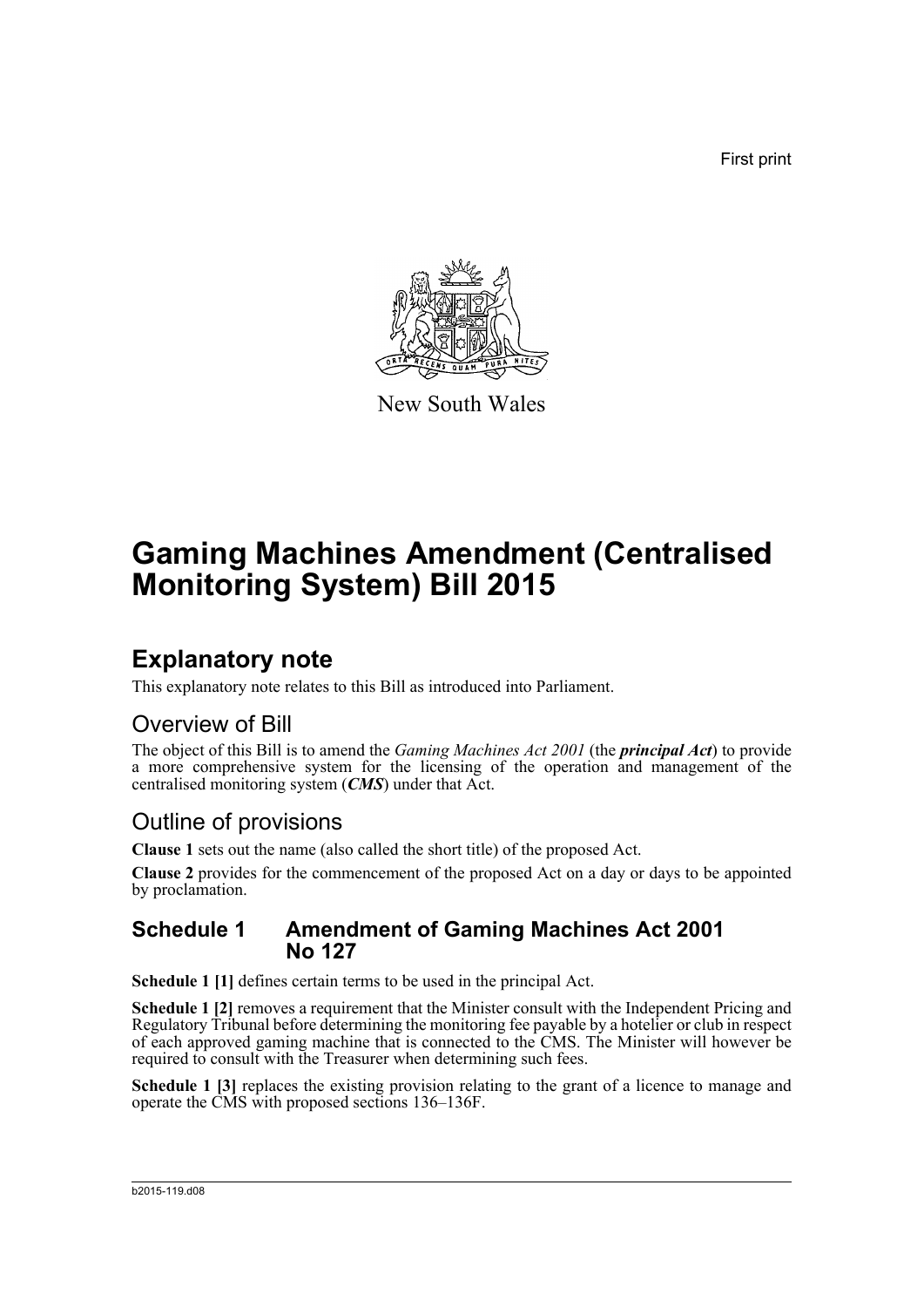Proposed section 136 provides for the grant of a CMS licence (a licence for the operation and management of a CMS) by the Minister. A CMS licence may be granted on the basis that no other CMS licence will be granted and may be granted to 1 person or to 2 or more persons jointly. **Schedule 1 [4] and [6]** make consequential amendments.

Proposed section 136A sets out the criteria for eligibility for the grant of a CMS licence.

Proposed section 136B sets out the general conditions to which a CMS licence is subject, including a condition that the CMS licensee must manage and operate the CMS for which the licence is granted and must not use CMS infrastructure or CMS information otherwise than in accordance with the principal Act, the regulations or the CMS licence.

Proposed section 136C authorises the Minister to direct a CMS licensee to provide additional services in relation to the management and operation of the CMS or the use of CMS infrastructure or CMS information (*mandatory ancillary CMS services*). It is a condition of a CMS licence that the licensee provide any mandatory ancillary CMS services.

Proposed section 136D authorises the Minister to approve a CMS licensee to provide additional services in relation to the management and operation of the CMS or the use of CMS infrastructure or CMS information (*approved ancillary CMS services*). A CMS licensee is required to comply with any conditions to which an approval is subject.

Proposed section 136E allows a CMS licensee, or applicant for a CMS licence, to claim that certain information provided in connection with a CMS licence is confidential and prevents the disclosure of that confidential information.

Proposed section 136F authorises the Minister to review a CMS licensee's suitability to be concerned in or associated with the management and operation of a CMS. **Schedule 1 [8]** makes a consequential amendment.

**Schedule 1 [5]** replaces section 139 of the principal Act. Proposed section 139 makes it clear that information acquired in the course of providing CMS services (other than approved ancillary CMS services) is vested in the Crown and prohibits a person from divulging that information otherwise than in accordance with the principal Act, the regulations or a CMS licence.

**Schedule 1 [7]** provides that disciplinary action against a CMS licensee may, in the case of a continuing contravention, include a monetary penalty in respect of each day that the contravention continues.

**Schedule 1 [10]** authorises the Minister to serve a letter of reprimand on a CMS licensee in response to a contravention by the licensee without requiring the Minister to give the licensee an opportunity to show cause why the reprimand should not be given. **Schedule 1 [8]** makes a consequential amendment.

**Schedule 1 [13]** allows the Minister, in relation to any matter that constitutes the basis for taking disciplinary action against a CMS licensee, to both take disciplinary action and direct a licensee to rectify the matter. **Schedule 1 [11], [12] and [14]** make consequential amendments.

**Schedule 1 [15]** authorises the Minister to immediately cancel or suspend a CMS licence in extraordinary circumstances. **Schedule 1 [9]** makes a consequential amendment.

**Schedule 1 [16]** extends, from 90 days to 1 year (with the option for an extension of an additional 2 years), the term for which a temporary CMS licence may be issued if a CMS licence is suspended, cancelled or surrendered.

**Schedule 1 [17]** makes provision for matters of a savings or transitional nature.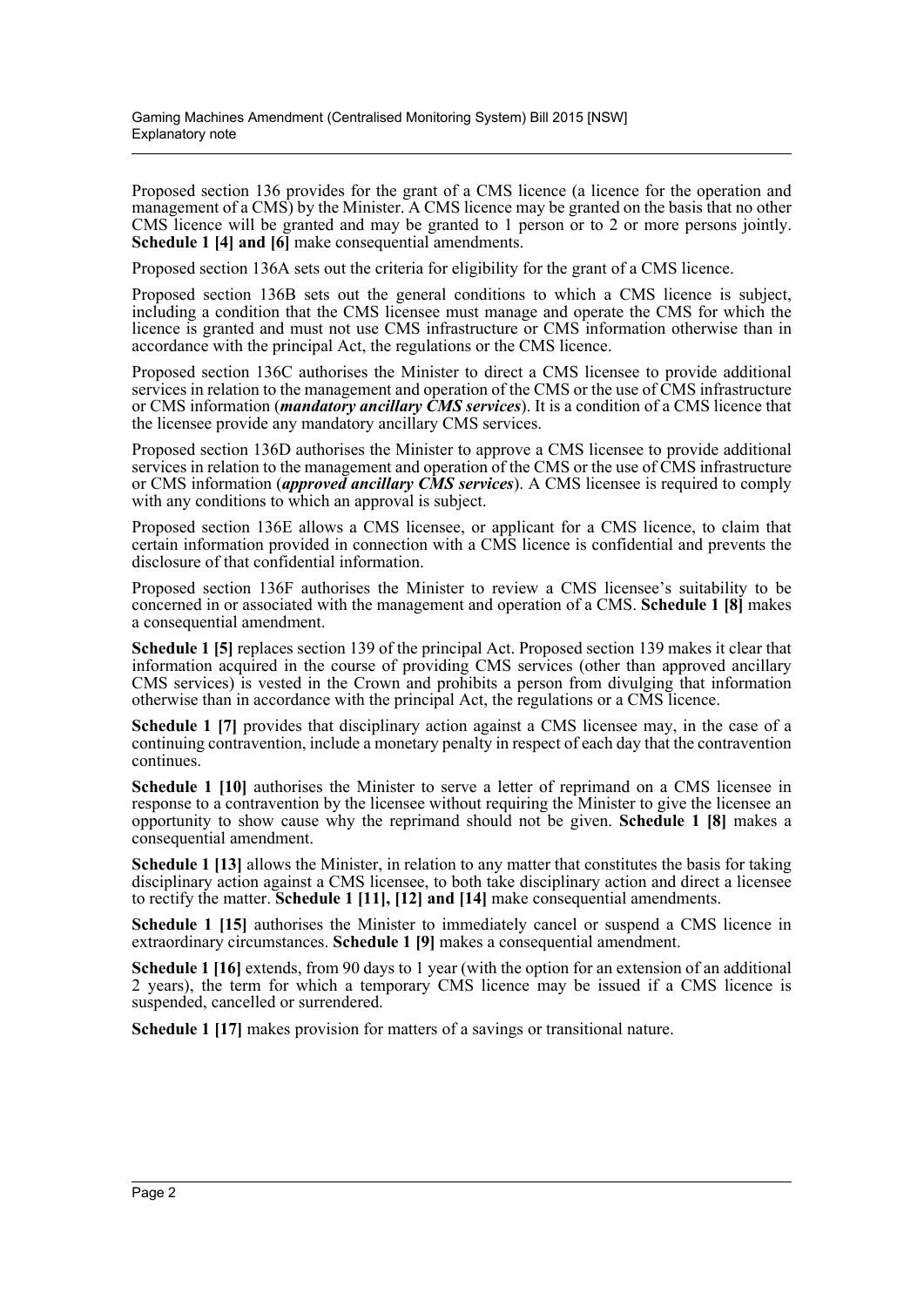First print



New South Wales

# **Gaming Machines Amendment (Centralised Monitoring System) Bill 2015**

## **Contents**

|                   |                |                                              | Page |
|-------------------|----------------|----------------------------------------------|------|
|                   | 1              | Name of Act                                  |      |
|                   | $\overline{2}$ | Commencement                                 |      |
| <b>Schedule 1</b> |                | Amendment of Gaming Machines Act 2001 No 127 |      |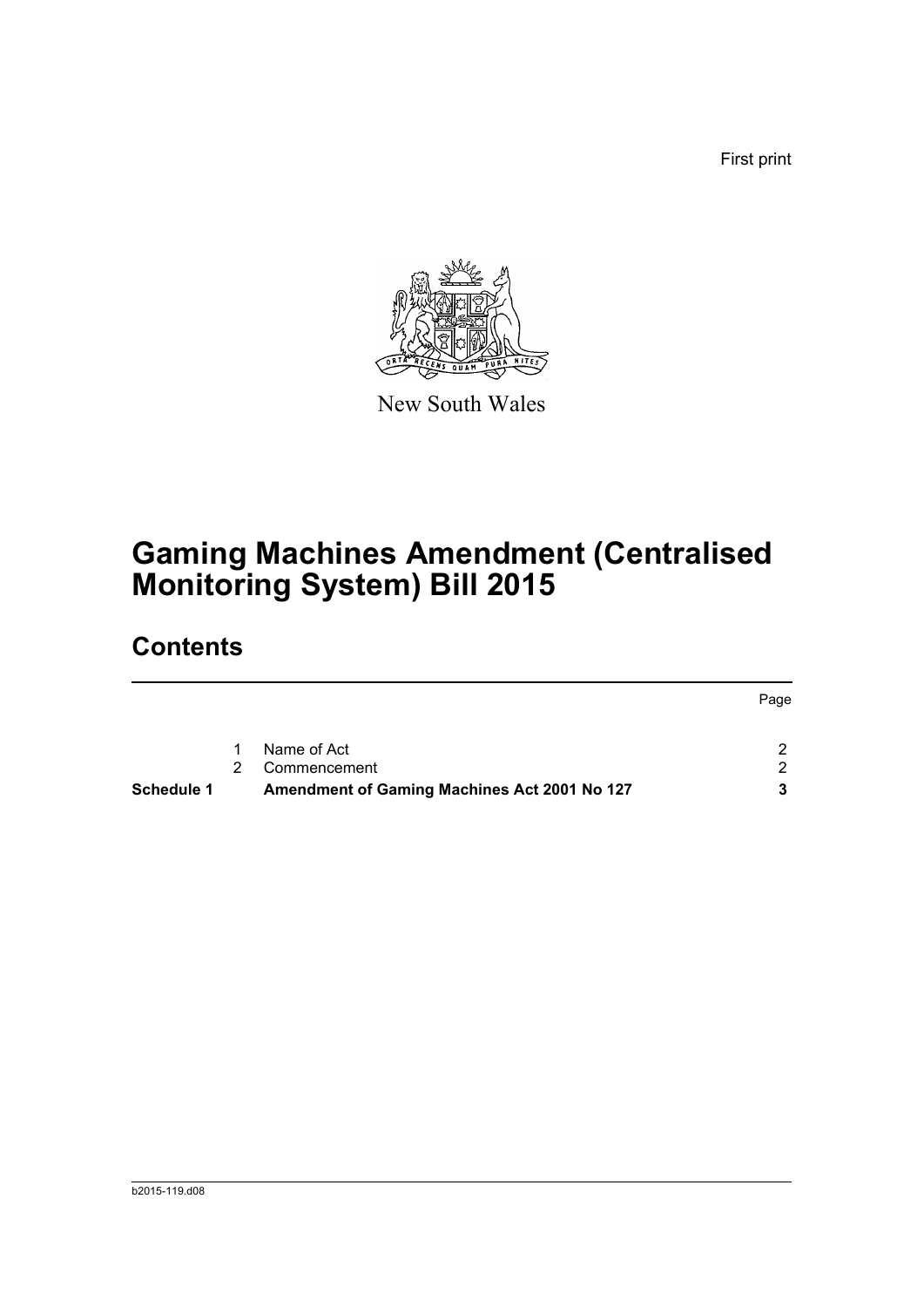

New South Wales

# **Gaming Machines Amendment (Centralised Monitoring System) Bill 2015**

No , 2015

### **A Bill for**

An Act to amend the *Gaming Machines Act 2001* to make further provision with regard to licensing for a centralised monitoring system for gaming machines; and for other purposes.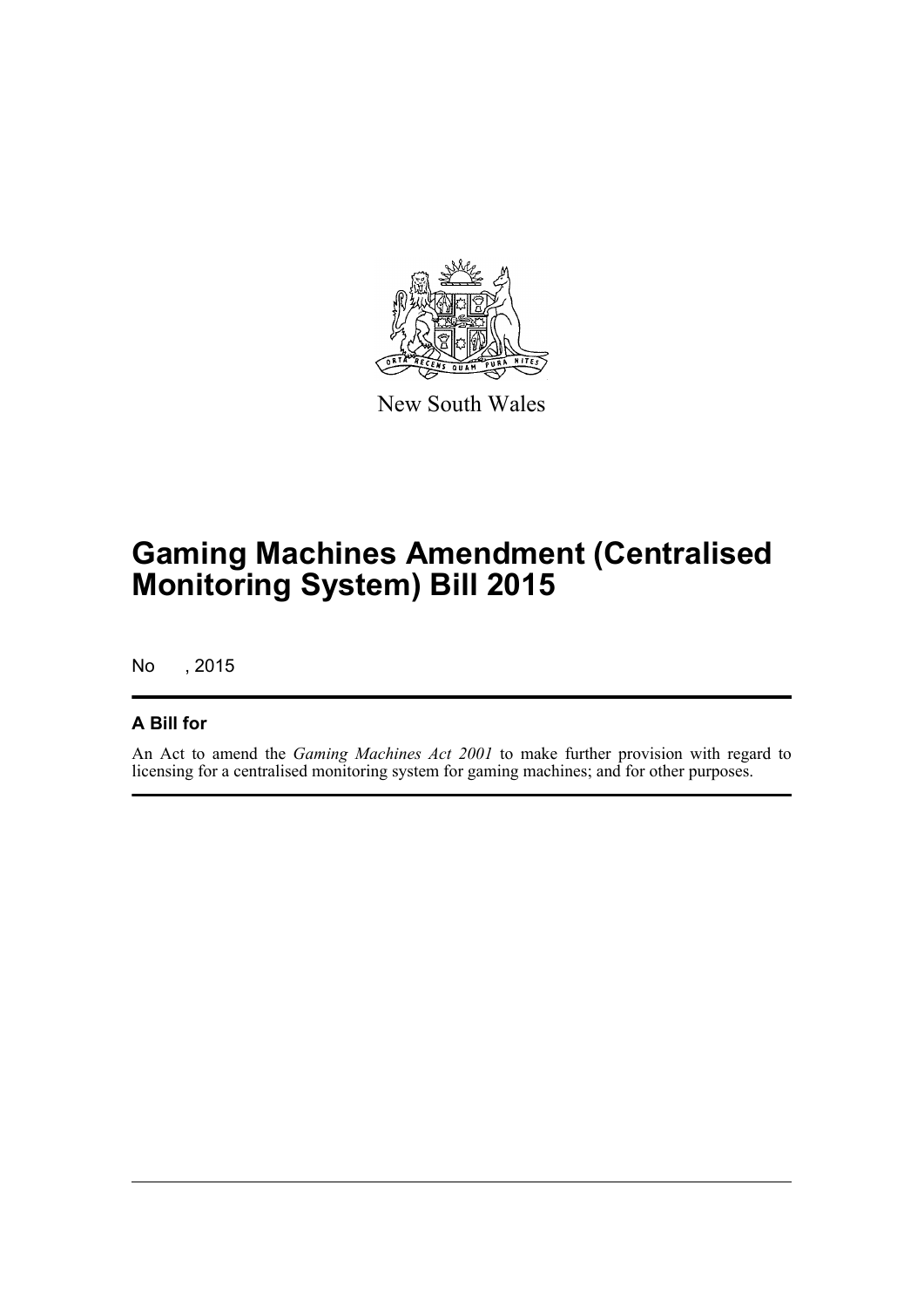<span id="page-4-1"></span><span id="page-4-0"></span>

| The Legislature of New South Wales enacts:                                             |                     |
|----------------------------------------------------------------------------------------|---------------------|
| Name of Act                                                                            | $\overline{c}$      |
| This Act is the Gaming Machines Amendment (Centralised Monitoring System)<br>Act 2015. | 3<br>$\overline{4}$ |
| <b>Commencement</b>                                                                    | 5                   |
| This Act commences on a day or days to be appointed by proclamation.                   | 6                   |
|                                                                                        |                     |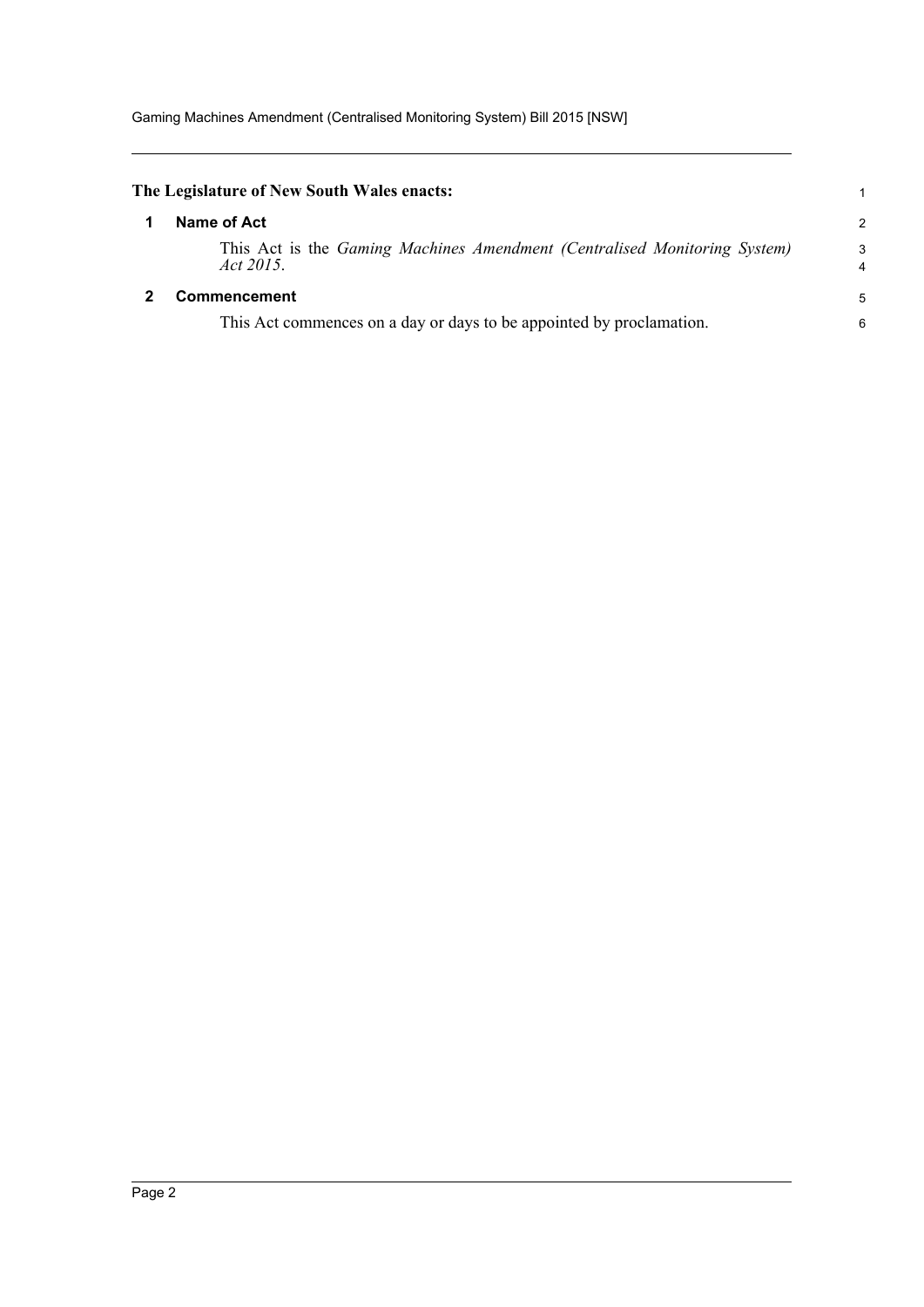## <span id="page-5-0"></span>**Schedule 1 Amendment of Gaming Machines Act 2001 No 127**

#### **[1] Section 4 Definitions**

Insert in alphabetical order in section 4 (1):

*approved ancillary CMS service* means an additional service that may be provided by a CMS licensee using CMS infrastructure or CMS information and that is approved by the Minister under section 136D.

1  $\overline{2}$ 

*CMS information* means information acquired in the course of the operation of an authorised CMS (including any mandatory ancillary CMS services) and includes data derived from that information, but does not include information acquired in providing an approved ancillary CMS service unless the information is also acquired, or could be acquired, in the course of the operation of the authorised CMS (including any mandatory ancillary CMS services).

*CMS infrastructure* means any hardware (including computers and cables) or software used for the purposes of providing an authorised CMS.

*mandatory ancillary CMS service* means an additional service that a CMS licensee is directed to provide in accordance with section 136C.

#### **[2] Section 134 Monitoring fee payable by hoteliers and clubs to CMS licensee**

Omit "from time to time in consultation with the Treasurer, and in consultation with the Independent Pricing and Regulatory Tribunal pursuant to such arrangements as may be entered into under section 9 (1) (b) of the *Independent Pricing and Regulatory Tribunal Act 1992*" from section 134 (3).

Insert instead "in consultation with the Treasurer".

#### **[3] Sections 136–136F**

Omit section 136. Insert instead:

#### **136 Grant of CMS licence**

- (1) The Minister may, after considering an application under Part 12 for a CMS licence:
	- (a) grant a CMS licence to the applicant, or
	- (b) refuse to grant a licence.
- (2) A CMS licence granted under this section:
	- (a) comes into force on the day on which it is granted or on such later date as may be specified in, or determined in accordance with, the CMS licence, and
	- (b) remains in force for the term specified in the CMS licence unless sooner cancelled or surrendered, and
	- (c) may be granted on the basis that no other CMS licence will be granted during the term of the licence, and
	- (d) is subject to such conditions as may be imposed by or under this Act or the regulations or are specified in the CMS licence.
- (3) A CMS licence granted on the basis referred to in subsection (2) (c) is referred to in this section as an *exclusive CMS licence*.
- (4) The Minister may not grant a CMS licence under this section in relation to any period in which an exclusive CMS licence is in force.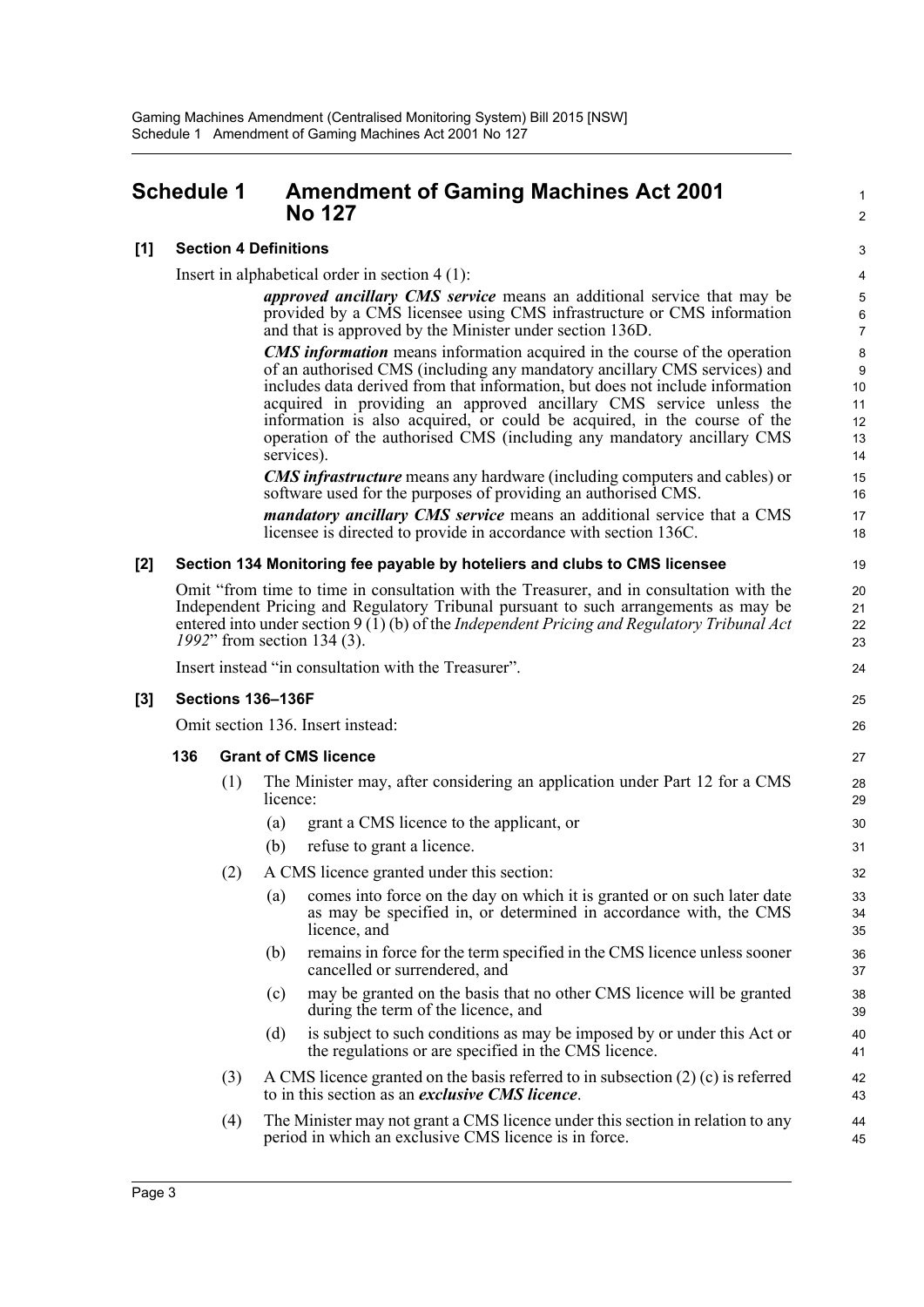- (5) A CMS licence may be granted to 1 person or 2 or more persons jointly.
- (6) Without limiting subsection (2) (a), a CMS licence may provide that the licence comes into force on or after the day on which specified criteria have been satisfied.

### **136A Eligibility for grant of licence**

- (1) The Minister must not grant a CMS licence to an applicant unless the Minister is satisfied that the applicant is a suitable person to be concerned in or associated with the management and operation of a CMS.
- (2) Without limiting the matters that may be considered by the Minister in determining whether an applicant is a suitable person to be concerned in or associated with the management and operation of a CMS, the Minister is to consider whether:
	- (a) the applicant is of good repute, having regard to character, honesty and integrity, and
	- (b) the applicant has a sound and stable financial background, and
	- (c) in the case of an applicant who is not a natural person, the applicant has arranged a satisfactory ownership, trust or corporate structure, and
	- (d) the applicant has, or is able to obtain the services of persons who have, sufficient commercial and technical experience to manage and operate a CMS, and
	- (e) the applicant, or any close associate of the applicant, has any business association with a person, body or association that, in the opinion of the Minister, is not of good repute having regard to character, honesty and integrity or has undesirable or unsatisfactory financial sources, and
	- (f) each director, partner, executive officer, secretary or other executive officer associated or connected with the ownership, administration or management of the business of the applicant that is to be carried on under the authority of the CMS licence is a suitable person in his or her capacity as such.

### **136B General conditions of CMS licence**

Without limiting the conditions to which a CMS licence may be subject, a CMS licence is subject to the following conditions:

- (a) the CMS licensee must manage and operate the authorised CMS in accordance with this Act, the regulations and the CMS licence,
- (b) the CMS licensee must not use CMS infrastructure or CMS information otherwise than in accordance with this Act, the regulations or the CMS licence,
- (c) the CMS licensee must provide any mandatory ancillary CMS services,
- (d) the CMS licensee must not carry out any approved ancillary CMS service otherwise than in accordance with the conditions of the approval,
- (e) the CMS licensee must have policies in place to comply with such information protection principles under the *Privacy and Personal Information Protection Act 1998* (in relation to business operations to be carried out by the applicant pursuant to the CMS licence) as would apply to the licensee if the licensee were a public sector agency under that Act.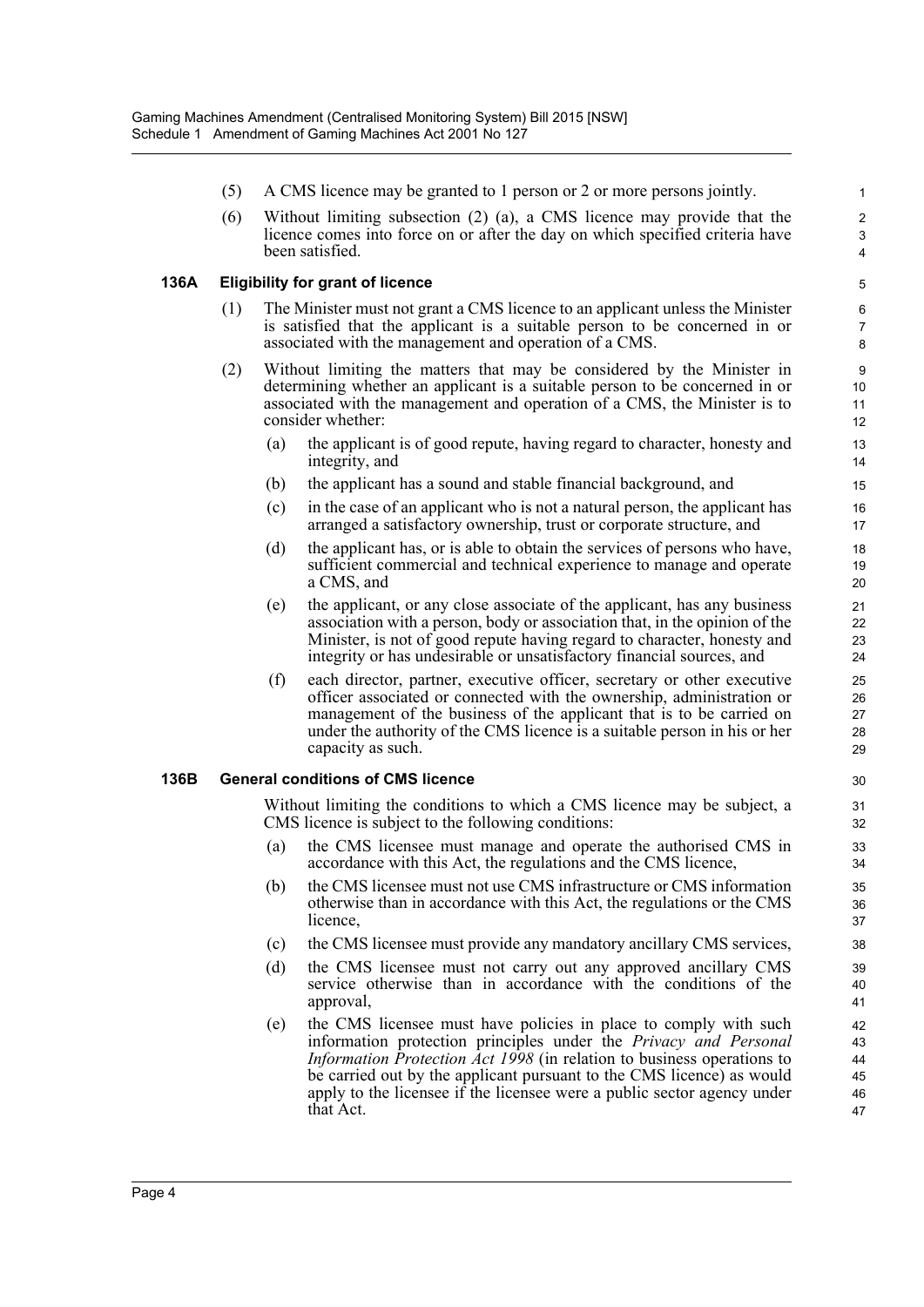### **136C Mandatory ancillary CMS services**

| 136C | <b>Mandatory ancillary CMS services</b> |                                                                                                                                                                                                                                                     |                                                                                                                                                                                            |                           |  |  |
|------|-----------------------------------------|-----------------------------------------------------------------------------------------------------------------------------------------------------------------------------------------------------------------------------------------------------|--------------------------------------------------------------------------------------------------------------------------------------------------------------------------------------------|---------------------------|--|--|
|      | (1)                                     | The Minister may, by notice in writing, direct a CMS licensee to provide<br>additional specified services in relation to the management and operation of<br>the authorised CMS or the use of CMS infrastructure or CMS information.                 |                                                                                                                                                                                            |                           |  |  |
|      | (2)                                     | The Minister may only give a direction to a CMS licensee under subsection (1)<br>after:                                                                                                                                                             |                                                                                                                                                                                            |                           |  |  |
|      |                                         | (a)                                                                                                                                                                                                                                                 | providing the licensee with a draft of the proposed direction at least<br>60 days before giving the direction, and                                                                         | $\overline{7}$<br>$\bf 8$ |  |  |
|      |                                         | (b)                                                                                                                                                                                                                                                 | inviting the licensee to provide submissions in relation to the proposed<br>direction, and                                                                                                 | $\boldsymbol{9}$<br>10    |  |  |
|      |                                         | (c)                                                                                                                                                                                                                                                 | considering any written submissions provided by the licensee in relation<br>to the proposed direction (within 14 days after providing the proposed<br>direction to the licensee).          | 11<br>12<br>13            |  |  |
|      | (3)                                     | A direction under this section may make provision for or with respect to the<br>following:                                                                                                                                                          |                                                                                                                                                                                            |                           |  |  |
|      |                                         | (a)                                                                                                                                                                                                                                                 | the terms and conditions applicable to the provision of the mandatory<br>ancillary CMS service,                                                                                            | 16<br>17                  |  |  |
|      |                                         | (b)                                                                                                                                                                                                                                                 | the use of CMS infrastructure or CMS information,                                                                                                                                          | 18                        |  |  |
|      |                                         | (c)                                                                                                                                                                                                                                                 | the period during which the mandatory ancillary CMS service is to be<br>provided,                                                                                                          | 19<br>20                  |  |  |
|      |                                         | (d)                                                                                                                                                                                                                                                 | the payment of fees in relation to the provision of the mandatory<br>ancillary CMS service,                                                                                                | 21<br>22                  |  |  |
|      |                                         | (e)                                                                                                                                                                                                                                                 | the persons to whom the mandatory ancillary CMS service is to be<br>provided,                                                                                                              | 23<br>24                  |  |  |
|      |                                         | (f)                                                                                                                                                                                                                                                 | the terms of any agreement between the CMS licensee and any other<br>person in relation to the provision of the mandatory ancillary CMS<br>service,                                        | 25<br>26<br>27            |  |  |
|      |                                         | (g)                                                                                                                                                                                                                                                 | any other matter prescribed by the regulations.                                                                                                                                            | 28                        |  |  |
|      | (4)                                     | The Minister may:                                                                                                                                                                                                                                   |                                                                                                                                                                                            |                           |  |  |
|      |                                         | (a)                                                                                                                                                                                                                                                 | amend a direction given under this section by giving a subsequent<br>direction in accordance with this section, or                                                                         | 30<br>31                  |  |  |
|      |                                         | (b)                                                                                                                                                                                                                                                 | revoke a direction given under this section by notice in writing to the<br>CMS licensee.                                                                                                   | 32<br>33                  |  |  |
|      | (5)                                     | In determining whether to give a direction under this section, the Minister may<br>consult with such persons as the Minister thinks fit.                                                                                                            |                                                                                                                                                                                            |                           |  |  |
| 136D | <b>Approved ancillary CMS services</b>  |                                                                                                                                                                                                                                                     |                                                                                                                                                                                            |                           |  |  |
|      | (1)                                     | The Minister may, on application by a CMS licensee, approve the provision of<br>additional services by the CMS licensee in relation to the management and<br>operation of an authorised CMS or the use of CMS infrastructure or CMS<br>information. |                                                                                                                                                                                            |                           |  |  |
|      | (2)                                     |                                                                                                                                                                                                                                                     | If the Minister receives an application under this section, the Minister is to:                                                                                                            | 41                        |  |  |
|      |                                         | (a)                                                                                                                                                                                                                                                 | provide a draft determination to the CMS licensee not more than<br>60 days after the receipt of the application either rejecting the<br>application or approving the proposed service, and | 42<br>43<br>44            |  |  |
|      |                                         | (b)                                                                                                                                                                                                                                                 | invite the licensee to provide submissions in relation to the draft<br>determination, and                                                                                                  | 45<br>46                  |  |  |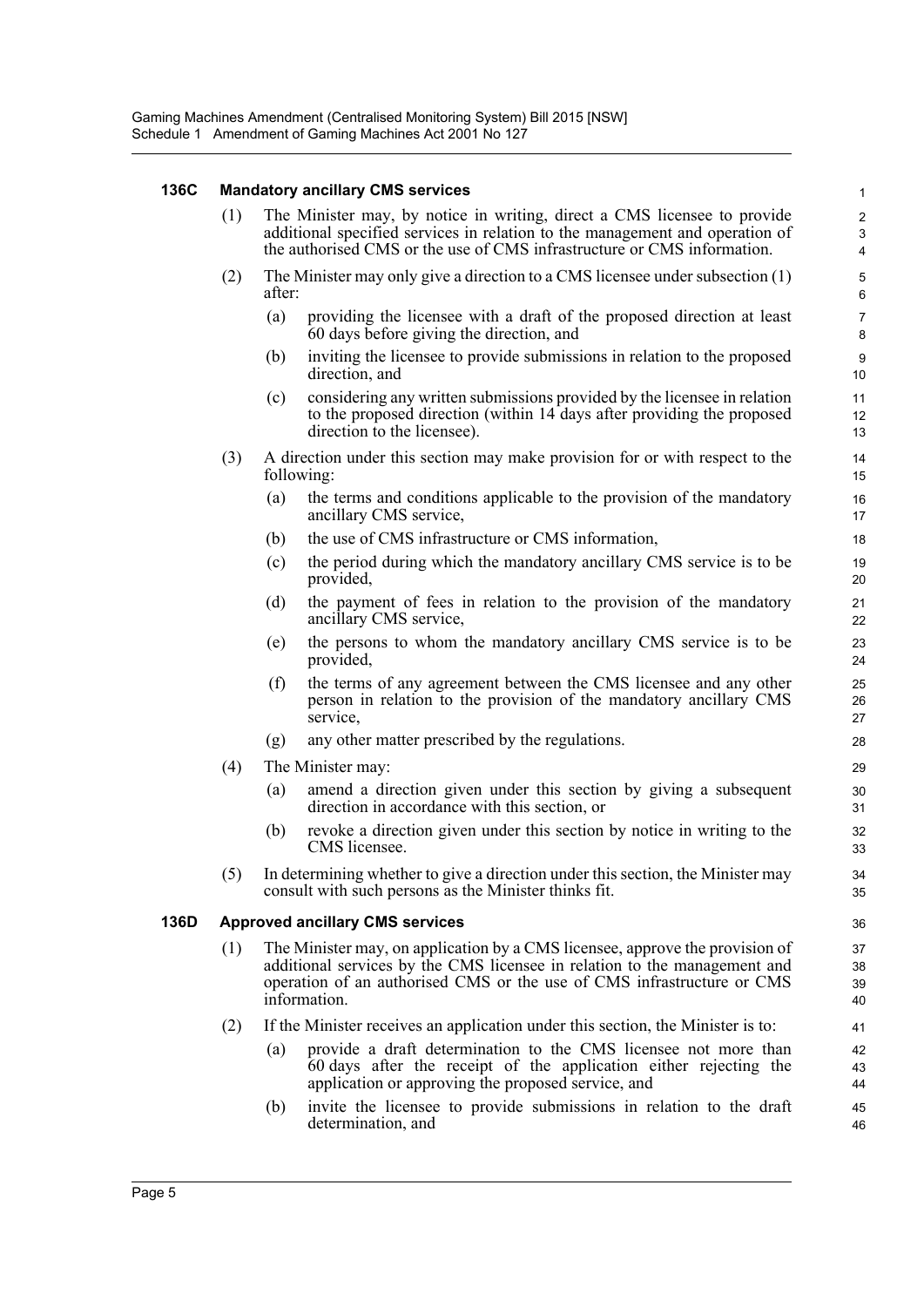|      |                                                                                                                                                                                                                                              | (c)                                                                                        | consider any written submissions provided by the licensee in relation to<br>the draft determination (within 14 days after providing the draft<br>determination to the licensee), and           | $\mathbf{1}$<br>$\boldsymbol{2}$<br>3 |  |
|------|----------------------------------------------------------------------------------------------------------------------------------------------------------------------------------------------------------------------------------------------|--------------------------------------------------------------------------------------------|------------------------------------------------------------------------------------------------------------------------------------------------------------------------------------------------|---------------------------------------|--|
|      |                                                                                                                                                                                                                                              | (d)                                                                                        | provide reasons for the draft determination.                                                                                                                                                   | $\overline{\mathbf{4}}$               |  |
|      | (3)                                                                                                                                                                                                                                          | An approval under this section may make provision for or with respect to the<br>following: |                                                                                                                                                                                                |                                       |  |
|      |                                                                                                                                                                                                                                              | (a)                                                                                        | the terms and conditions applicable to the provision of the approved<br>ancillary CMS service,                                                                                                 | $\overline{7}$<br>8                   |  |
|      |                                                                                                                                                                                                                                              | (b)                                                                                        | the use of CMS infrastructure or CMS information,                                                                                                                                              | $\boldsymbol{9}$                      |  |
|      |                                                                                                                                                                                                                                              | (c)                                                                                        | the period that the approved ancillary CMS service may be provided,                                                                                                                            | 10                                    |  |
|      |                                                                                                                                                                                                                                              | (d)                                                                                        | the payment of fees in relation to the provision of the approved ancillary<br>CMS service,                                                                                                     | 11<br>12                              |  |
|      |                                                                                                                                                                                                                                              | (e)                                                                                        | the persons to whom the approved ancillary CMS service may be<br>provided,                                                                                                                     | 13<br>14                              |  |
|      |                                                                                                                                                                                                                                              | (f)                                                                                        | the terms of any agreement between the CMS licensee and any other<br>person in relation to the provision of the approved ancillary CMS<br>service,                                             | 15<br>16<br>17                        |  |
|      |                                                                                                                                                                                                                                              | (g)                                                                                        | any other matter prescribed by the regulations.                                                                                                                                                | 18                                    |  |
|      | (4)                                                                                                                                                                                                                                          |                                                                                            | If the Minister has not made a determination in relation to an application under<br>this section within 60 days after providing the draft determination:                                       | 19<br>20                              |  |
|      |                                                                                                                                                                                                                                              | (a)                                                                                        | the Minister may, by notice to the CMS licensee, extend the time for<br>determining the application by 20 days, and                                                                            | 21<br>22                              |  |
|      |                                                                                                                                                                                                                                              | (b)                                                                                        | if the Minister does not extend the time under paragraph (a), the<br>Minister is taken to have refused the application.                                                                        | 23<br>24                              |  |
|      | (5)                                                                                                                                                                                                                                          |                                                                                            | A determination of the Minister to grant or refuse an application under this<br>section must include reasons for the determination.                                                            | 25<br>26                              |  |
|      | (6)                                                                                                                                                                                                                                          |                                                                                            | In determining whether to approve an application under this section, the<br>Minister may:                                                                                                      | 27<br>28                              |  |
|      |                                                                                                                                                                                                                                              | (a)                                                                                        | require the CMS licensee to provide further information in relation to<br>the applicant, and                                                                                                   | 29<br>30                              |  |
|      |                                                                                                                                                                                                                                              | (b)                                                                                        | consult with such persons as the Minister thinks fit.                                                                                                                                          | 31                                    |  |
| 136E |                                                                                                                                                                                                                                              |                                                                                            | <b>Confidential information relating to CMS licensee</b>                                                                                                                                       | 32                                    |  |
|      | (1) A CMS licensee or person applying for a CMS licence may, when providing<br>information to the Minister in connection with a CMS licence, claim that the<br>information is confidential if there are sufficient grounds for such a claim. |                                                                                            |                                                                                                                                                                                                |                                       |  |
|      | (2)                                                                                                                                                                                                                                          |                                                                                            | There are sufficient grounds for a claim that information is confidential only<br>if it appears that disclosure of the information:                                                            | 36<br>37                              |  |
|      |                                                                                                                                                                                                                                              | (a)                                                                                        | could adversely affect the competitive position of the licensee, applicant<br>or any other person, or                                                                                          | 38<br>39                              |  |
|      |                                                                                                                                                                                                                                              | (b)                                                                                        | would result in the licensee or applicant being in breach of a duty of<br>confidentiality owed to another person.                                                                              | 40<br>41                              |  |
|      | (3)                                                                                                                                                                                                                                          |                                                                                            | A claim that information is confidential must be accompanied by a detailed<br>statement of the reasons in support of the claim and is not duly made unless<br>accompanied by such a statement. | 42<br>43<br>44                        |  |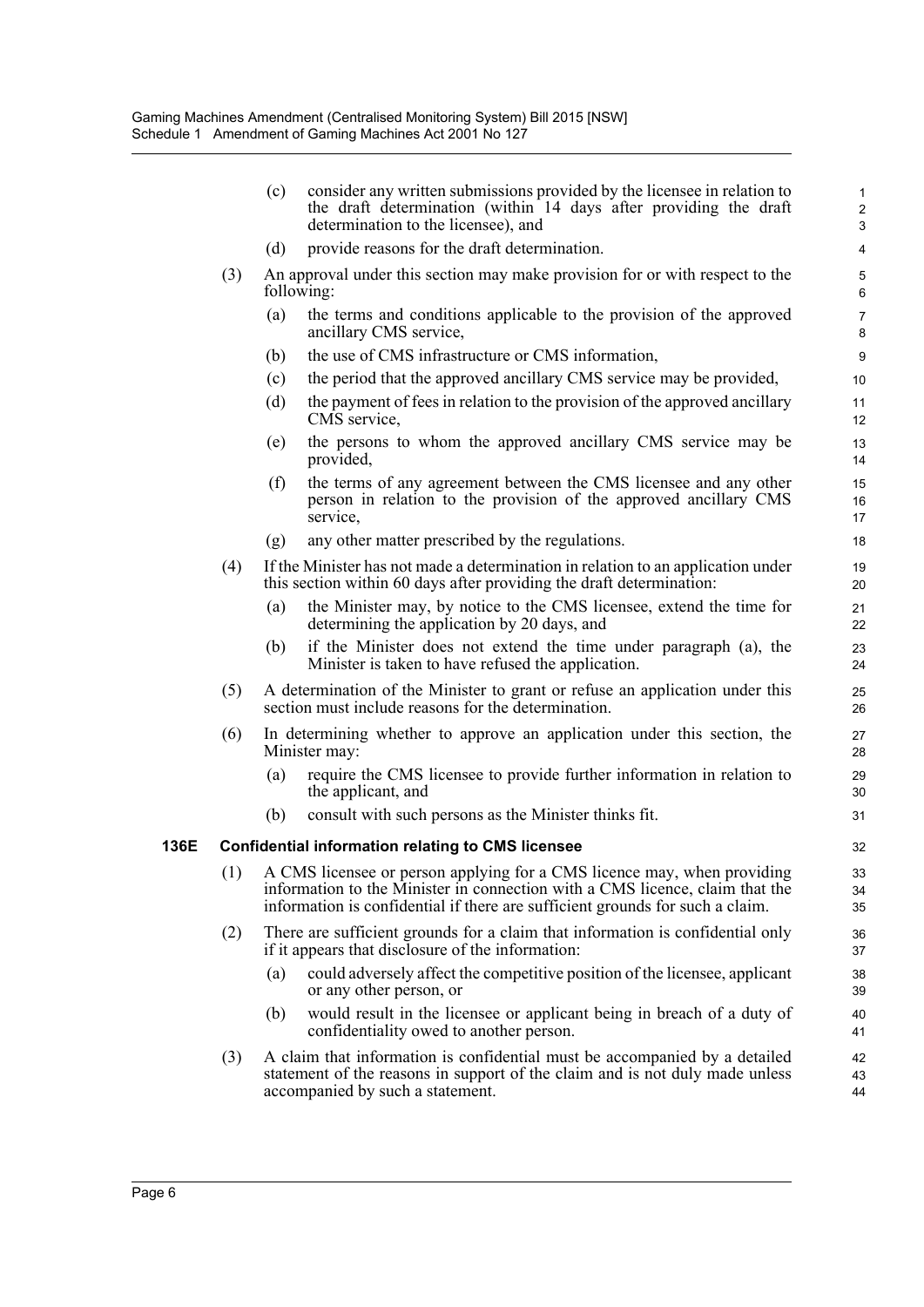| (4) | The Minister must take all reasonable steps to prevent the disclosure of<br>information that is claimed to be confidential unless the disclosure is<br>authorised by this section.                                                                                                                                                                   |                                                                                                                                                                                                                                                                         |                           |  |  |
|-----|------------------------------------------------------------------------------------------------------------------------------------------------------------------------------------------------------------------------------------------------------------------------------------------------------------------------------------------------------|-------------------------------------------------------------------------------------------------------------------------------------------------------------------------------------------------------------------------------------------------------------------------|---------------------------|--|--|
| (5) | if:                                                                                                                                                                                                                                                                                                                                                  | The disclosure of information that is claimed to be confidential is authorised                                                                                                                                                                                          | 4<br>5                    |  |  |
|     | (a)                                                                                                                                                                                                                                                                                                                                                  | the disclosure is for the purposes of the administration of this Act to a<br>person engaged in the administration of this Act, or                                                                                                                                       | 6<br>$\overline{7}$       |  |  |
|     | (b)                                                                                                                                                                                                                                                                                                                                                  | the disclosure is made with the consent of the person who provided the<br>information and (if disclosure could adversely affect the competitive<br>position of another person) that other person, or                                                                    | 8<br>9<br>10 <sup>1</sup> |  |  |
|     | (c)                                                                                                                                                                                                                                                                                                                                                  | the disclosure is authorised or required under any other Act or law, or                                                                                                                                                                                                 | 11                        |  |  |
|     | (d)                                                                                                                                                                                                                                                                                                                                                  | the disclosure is authorised or required by a court, or                                                                                                                                                                                                                 | 12                        |  |  |
|     | (e)                                                                                                                                                                                                                                                                                                                                                  | the disclosure is, in the opinion of the Minister, in the public interest and<br>the Minister is of the opinion that the public benefit in disclosing the<br>information outweighs any detriment that might be suffered by any<br>person as a result of the disclosure. | 13<br>14<br>15<br>16      |  |  |
| (6) |                                                                                                                                                                                                                                                                                                                                                      | This section does not prevent the disclosure of information that is claimed to<br>be confidential if:                                                                                                                                                                   | 17<br>18                  |  |  |
|     | (a)                                                                                                                                                                                                                                                                                                                                                  | the Minister is of the opinion that there are insufficient grounds for the<br>claim and the Minister has notified the Minister's opinion to the person<br>who provided the information, or                                                                              | 19<br>20<br>21            |  |  |
|     | (b)                                                                                                                                                                                                                                                                                                                                                  | the Minister is of the opinion that the information is CMS information,<br><sub>or</sub>                                                                                                                                                                                | 22<br>23                  |  |  |
|     | (c)                                                                                                                                                                                                                                                                                                                                                  | the disclosure is made to a person or body prescribed by the regulations.                                                                                                                                                                                               | 24                        |  |  |
| (7) |                                                                                                                                                                                                                                                                                                                                                      | A disclosure of information authorised by this section does not constitute a<br>breach of any duty of confidentiality (either by the person making the<br>disclosure or by the CMS licensee).                                                                           | 25<br>26<br>27            |  |  |
| (8) |                                                                                                                                                                                                                                                                                                                                                      | In this section, information is provided <i>in connection with a CMS licence</i> if<br>the information is provided in connection with any of the following:                                                                                                             | 28<br>29                  |  |  |
|     | (a)                                                                                                                                                                                                                                                                                                                                                  | an application for a CMS licence,                                                                                                                                                                                                                                       | 30                        |  |  |
|     | (b)                                                                                                                                                                                                                                                                                                                                                  | activities authorised by a CMS licence,                                                                                                                                                                                                                                 | 31                        |  |  |
|     | (c)                                                                                                                                                                                                                                                                                                                                                  | a direction to provide a mandatory ancillary CMS service,                                                                                                                                                                                                               | 32                        |  |  |
|     | (d)                                                                                                                                                                                                                                                                                                                                                  | an application to provide an approved ancillary CMS service.                                                                                                                                                                                                            | 33                        |  |  |
|     |                                                                                                                                                                                                                                                                                                                                                      | <b>Review of suitability of licensee</b>                                                                                                                                                                                                                                | 34                        |  |  |
| (1) |                                                                                                                                                                                                                                                                                                                                                      | The Minister may from time to time determine whether, in the opinion of the                                                                                                                                                                                             | 35                        |  |  |
|     | Minister, a CMS licensee remains a suitable person to be concerned in or<br>associated with the management and operation of a CMS.                                                                                                                                                                                                                   |                                                                                                                                                                                                                                                                         |                           |  |  |
| (2) | For the purpose of determining whether a person is a suitable person to be<br>concerned in or associated with the management and operation of a CMS, the<br>Minister is to have regard to the same matters to which the Minister is required<br>to have regard in deciding whether an applicant is a suitable person to be<br>granted a CMS licence. |                                                                                                                                                                                                                                                                         |                           |  |  |
| (3) |                                                                                                                                                                                                                                                                                                                                                      | The Minister may require a CMS licensee to pay to the Minister such<br>reasonable costs as may be incurred by or on behalf of the Minister in<br>conducting any inquiry or investigation for the purposes of a determination<br>under this section.                     | 43<br>44<br>45<br>46      |  |  |

**136F Review of suitability of licensee**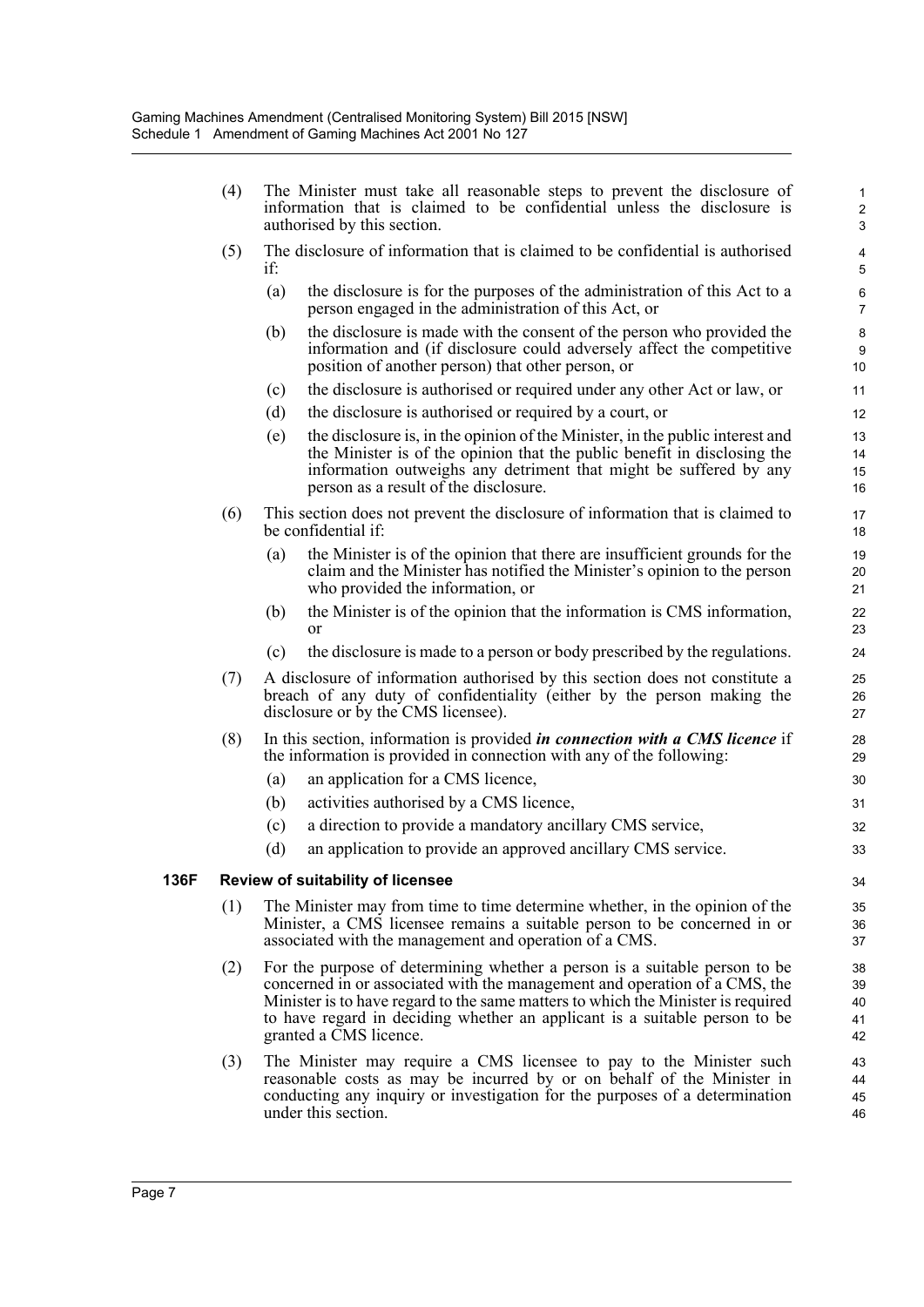|     |     | (4)                | It is a condition of a CMS licence that the CMS licensee must:                                                                                                                                                                                                                                                     | 1                          |
|-----|-----|--------------------|--------------------------------------------------------------------------------------------------------------------------------------------------------------------------------------------------------------------------------------------------------------------------------------------------------------------|----------------------------|
|     |     |                    | provide such information (including necessary consents to facilitate the<br>(a)<br>provision of information) as the Minister may reasonably request for the<br>purposes of making a determination under this section, and                                                                                          | $\boldsymbol{2}$<br>3<br>4 |
|     |     |                    | pay the costs that the Minister requires the CMS licensee to pay under<br>(b)<br>this section in connection with any inquiry or investigation conducted<br>for the purposes of making a determination under this section.                                                                                          | 5<br>6<br>7                |
|     |     | (5)                | The Minister may recover from a CMS licensee (as a debt due to the Crown)<br>any costs that the Minister has required the CMS licensee to pay under this<br>section.                                                                                                                                               | 8<br>9<br>10               |
|     |     | (6)                | The Minister may give a certificate as to the amount of the reasonable costs<br>incurred by or on behalf of the Minister in conducting any inquiry or<br>investigation for the purposes of a determination under this section, and such<br>a certificate is, in any proceedings, evidence of the matter certified. | 11<br>12<br>13<br>14       |
| [4] |     |                    | Section 137 Exclusive CMS licence during exclusive licence period                                                                                                                                                                                                                                                  | 15                         |
|     |     | Omit the section.  |                                                                                                                                                                                                                                                                                                                    | 16                         |
| [5] |     | <b>Section 139</b> |                                                                                                                                                                                                                                                                                                                    | 17                         |
|     |     |                    | Omit the section. Insert instead:                                                                                                                                                                                                                                                                                  | 18                         |
|     | 139 |                    | Rights associated with and control of CMS information                                                                                                                                                                                                                                                              | 19                         |
|     |     | (1)                | All rights associated with CMS information are vested in the Crown.                                                                                                                                                                                                                                                | 20                         |
|     |     | (2)                | A CMS licensee must not use or divulge CMS information to any person<br>without the written consent of the Minister or as otherwise authorised in<br>accordance with the CMS licence, this Act or the regulations.<br>Maximum penalty: 100 penalty units.                                                          | 21<br>22<br>23<br>24       |
|     |     | (3)                | A person to whom CMS information is divulged by the CMS licensee must not<br>use or divulge CMS information otherwise than in accordance with this Act,<br>the regulations or any terms or conditions under which the information was<br>provided to the person.<br>Maximum penalty: 50 penalty units.             | 25<br>26<br>27<br>28<br>29 |
|     |     | (4)                | If a person who is in possession of CMS information divulges that information<br>to another person, the information provided to that other person is subject to:<br>the same terms and conditions to which the person divulging the<br>(a)                                                                         | 30<br>31<br>32             |
|     |     |                    | information was subject, and<br>such additional terms and conditions as may be imposed by the person<br>(b)<br>divulging the information.                                                                                                                                                                          | 33<br>34<br>35             |
|     |     | (5)                | Despite subsection (2), a CMS licensee may, during the term of the CMS<br>licence, use CMS information for the purposes of the operation and<br>management of the authorised CMS.                                                                                                                                  | 36<br>37<br>38             |
| [6] |     |                    | Section 170 No proprietary interest in licences                                                                                                                                                                                                                                                                    | 39                         |
|     |     |                    | Omit "137 (4)," from section 170 (2).                                                                                                                                                                                                                                                                              | 40                         |
| [7] |     |                    | <b>Section 172 Disciplinary action against licensees</b>                                                                                                                                                                                                                                                           | 41                         |
|     |     |                    | Insert after paragraph (b) of the definition of <i>disciplinary action</i> in section $172$ (1):                                                                                                                                                                                                                   | 42                         |
|     |     |                    | in the case of a CMS licence—the imposition on the licensee of a<br>(b1)<br>monetary penalty (not exceeding the amount prescribed by the                                                                                                                                                                           | 43<br>44                   |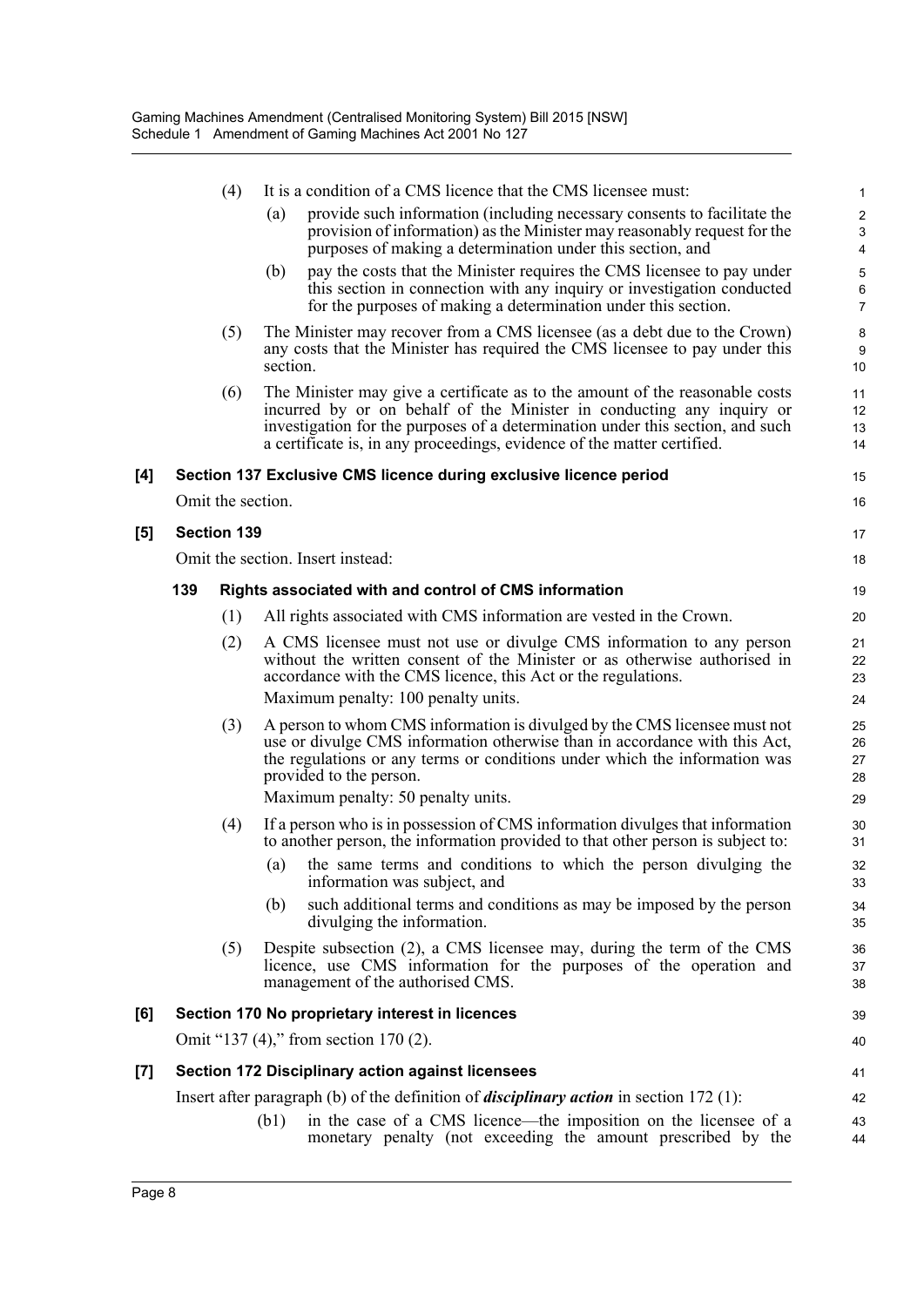regulations) and, in the case of a continuing contravention, a further penalty (not exceeding the amount prescribed by the regulations) for each day the contravention continues, **[8] Section 172 (2) (c1) and (c2)** Insert after section 172 (2) (c): (c1) in the case of a CMS licensee—ceases to be a suitable person to be concerned in or associated with the management and operation of a CMS, or (c2) in the case of a CMS licensee who holds a CMS licence that is not in force: (i) is, in the opinion of the Minister, unlikely to satisfy any criteria for the licence to come into force within a reasonable time, or (ii) fails to comply with any arrangements made for the payment of the amount payable as consideration for the grant of a CMS licence under section 168, or **[9] Section 172 (2)** Insert at the end of the subsection: **Note.** Section 174A provides for the cancellation of a CMS licence in extraordinary circumstances without giving the licensee an opportunity to show cause why disciplinary action should not be taken against the licensee. **[10] Section 172 (2A)** Insert after section 172 (2): (2A) Despite subsection (2), the Minister may serve a letter of reprimand on a CMS licensee on any of the grounds referred to in that subsection without giving the licensee an opportunity to show cause why that action should not be taken against the licensee. **[11] Section 172 (4)** Omit "either". **[12] Section 172 (4) (b)** Omit "as an alternative to taking that disciplinary action,". **[13] Section 172 (4) (c)** Insert at the end of section 172 (4) (b): , or (c) in the case of a CMS licensee, take both that disciplinary action and action under section 173. **[14] Section 173 Rectification orders** Insert after section 173 (2): (3) The Minister may direct a CMS licensee to take specified action within a specified time to rectify the matter that constitutes the basis for taking disciplinary action under section 172 whether or not the Minister has also taken disciplinary action under that section. 1 2 3 4 5 6 7 8 9 10 11 12 13 14 15 16 17 18 19 20 21 22 23 24 25 26 27 28 29 30 31 32 33 34 35 36 37 38 39  $40$ 41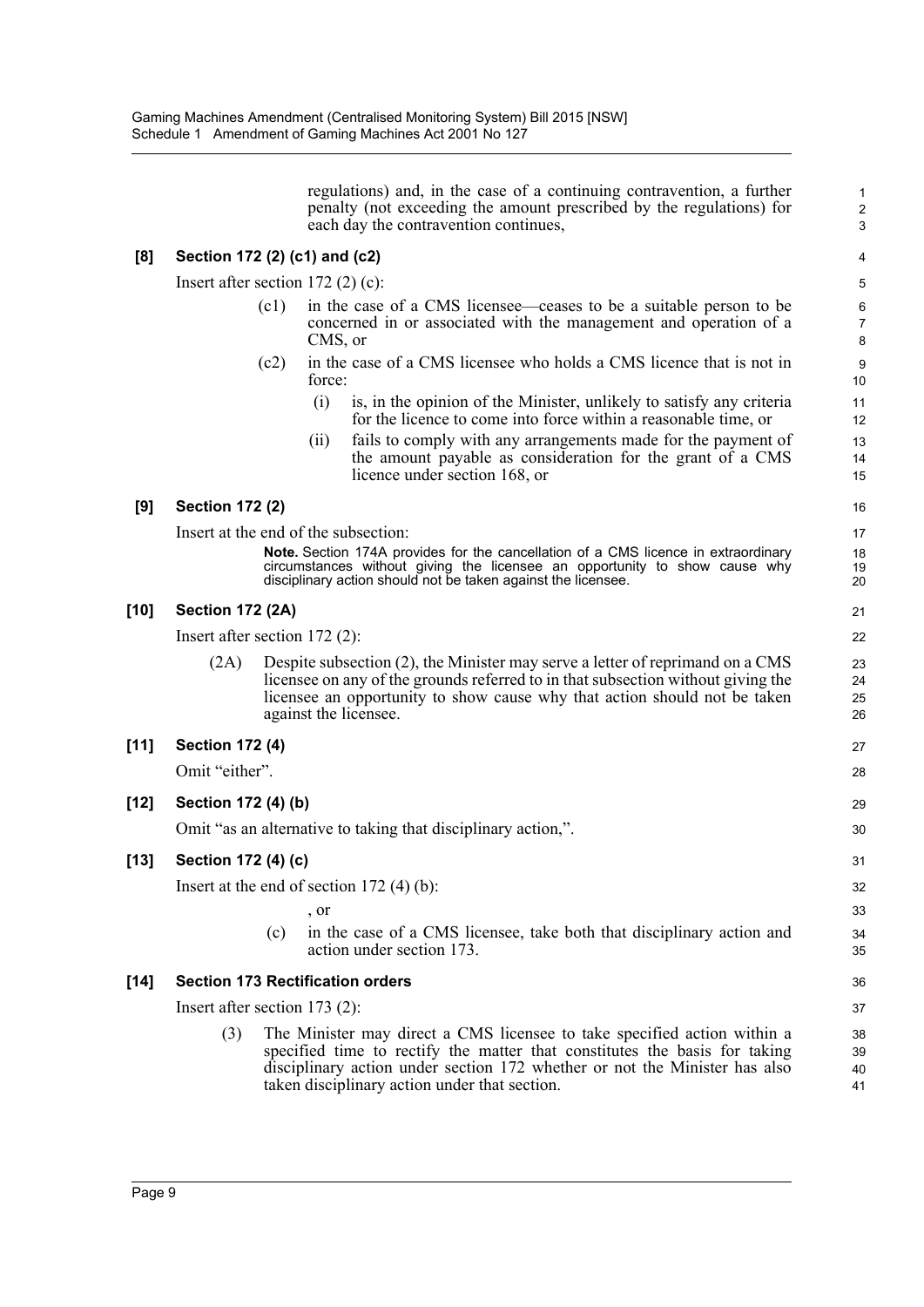| $[15]$ | <b>Section 174A</b>                                                              |                                                                                |                                                                                                                                                                                |                                                                                                                                                                                                                                                                                                       |                                |  |  |  |
|--------|----------------------------------------------------------------------------------|--------------------------------------------------------------------------------|--------------------------------------------------------------------------------------------------------------------------------------------------------------------------------|-------------------------------------------------------------------------------------------------------------------------------------------------------------------------------------------------------------------------------------------------------------------------------------------------------|--------------------------------|--|--|--|
|        |                                                                                  | Insert after section 174:                                                      |                                                                                                                                                                                |                                                                                                                                                                                                                                                                                                       |                                |  |  |  |
|        | 174A<br>Suspension or cancellation of CMS licence in extraordinary circumstances |                                                                                |                                                                                                                                                                                |                                                                                                                                                                                                                                                                                                       | 3                              |  |  |  |
|        |                                                                                  | (1)                                                                            | Despite any other provision in this Part, the Minister may, by notice in writing<br>to a CMS licensee, cancel or suspend the CMS licence if the Minister is<br>satisfied that: |                                                                                                                                                                                                                                                                                                       |                                |  |  |  |
|        |                                                                                  |                                                                                | (a)                                                                                                                                                                            | the conduct of the CMS licensee may materially jeopardise the integrity<br>of the CMS, or                                                                                                                                                                                                             | $\boldsymbol{7}$<br>8          |  |  |  |
|        |                                                                                  |                                                                                | (b)                                                                                                                                                                            | failure to do so may result in the public interest being adversely affected<br>in a material way.                                                                                                                                                                                                     | 9<br>10                        |  |  |  |
|        |                                                                                  | (2)                                                                            |                                                                                                                                                                                | A notice given under this section is to specify:                                                                                                                                                                                                                                                      | 11                             |  |  |  |
|        |                                                                                  |                                                                                | (a)                                                                                                                                                                            | when the cancellation or suspension takes effect (whether on the date<br>notice is given or a later date), and                                                                                                                                                                                        | 12<br>13                       |  |  |  |
|        |                                                                                  |                                                                                | (b)                                                                                                                                                                            | the grounds on which the licence was cancelled or suspended.                                                                                                                                                                                                                                          | 14                             |  |  |  |
| $[16]$ |                                                                                  |                                                                                |                                                                                                                                                                                | Section 176 Appointment of temporary licensee if CMS licence or links licence<br>suspended, cancelled or surrendered                                                                                                                                                                                  | 15<br>16                       |  |  |  |
|        |                                                                                  |                                                                                |                                                                                                                                                                                | Omit section 176 (4) (a). Insert instead:                                                                                                                                                                                                                                                             | 17                             |  |  |  |
|        |                                                                                  |                                                                                | (a)                                                                                                                                                                            | in the case of a links licence—90 days after appointment unless in a<br>particular case the appointment is extended by the regulations, or                                                                                                                                                            | 18<br>19                       |  |  |  |
|        |                                                                                  |                                                                                | $\left( a1\right)$                                                                                                                                                             | in the case of a CMS licence—1 year after the appointment unless in a<br>particular case the appointment is extended by the Minister (for up to<br>2 additional years), or                                                                                                                            | 20<br>21<br>22                 |  |  |  |
| $[17]$ |                                                                                  |                                                                                |                                                                                                                                                                                | Schedule 1 Savings, transitional and other provisions                                                                                                                                                                                                                                                 | 23                             |  |  |  |
|        |                                                                                  | Insert at the end of the Schedule, with appropriate Part and clause numbering: |                                                                                                                                                                                |                                                                                                                                                                                                                                                                                                       |                                |  |  |  |
|        | <b>Part</b>                                                                      |                                                                                |                                                                                                                                                                                | <b>Provisions consequent on enactment of Gaming</b><br><b>Machines Amendment (Centralised Monitoring</b><br>System) Act 2015                                                                                                                                                                          | 25<br>26<br>27                 |  |  |  |
|        |                                                                                  |                                                                                | <b>Definitions</b>                                                                                                                                                             |                                                                                                                                                                                                                                                                                                       | 28                             |  |  |  |
|        |                                                                                  |                                                                                |                                                                                                                                                                                | In this Part:<br>amending Act means the Gaming Machines Amendment (Centralised<br>Monitoring System) Act 2015.<br><i>existing CMS licence</i> means the CMS licence in force immediately before the<br>commencement of the amending Act.                                                              | 29<br>$30\,$<br>31<br>32<br>33 |  |  |  |
|        |                                                                                  |                                                                                |                                                                                                                                                                                | <b>Transitional arrangements for existing CMS licence</b>                                                                                                                                                                                                                                             | 34                             |  |  |  |
|        |                                                                                  | (1)                                                                            |                                                                                                                                                                                | This Act, as in force immediately before the commencement of the amending<br>Act, continues to apply in respect of the existing CMS licence.                                                                                                                                                          | 35<br>36                       |  |  |  |
|        |                                                                                  | (2)                                                                            |                                                                                                                                                                                | The Minister may enter into an agreement with the holder of the existing CMS<br>licence to provide for the transition to the CMS licensing arrangements under<br>this Act as amended by the amending Act. Such an agreement may be entered<br>into whether or not a new CMS licence has been granted. | 37<br>38<br>39<br>40           |  |  |  |